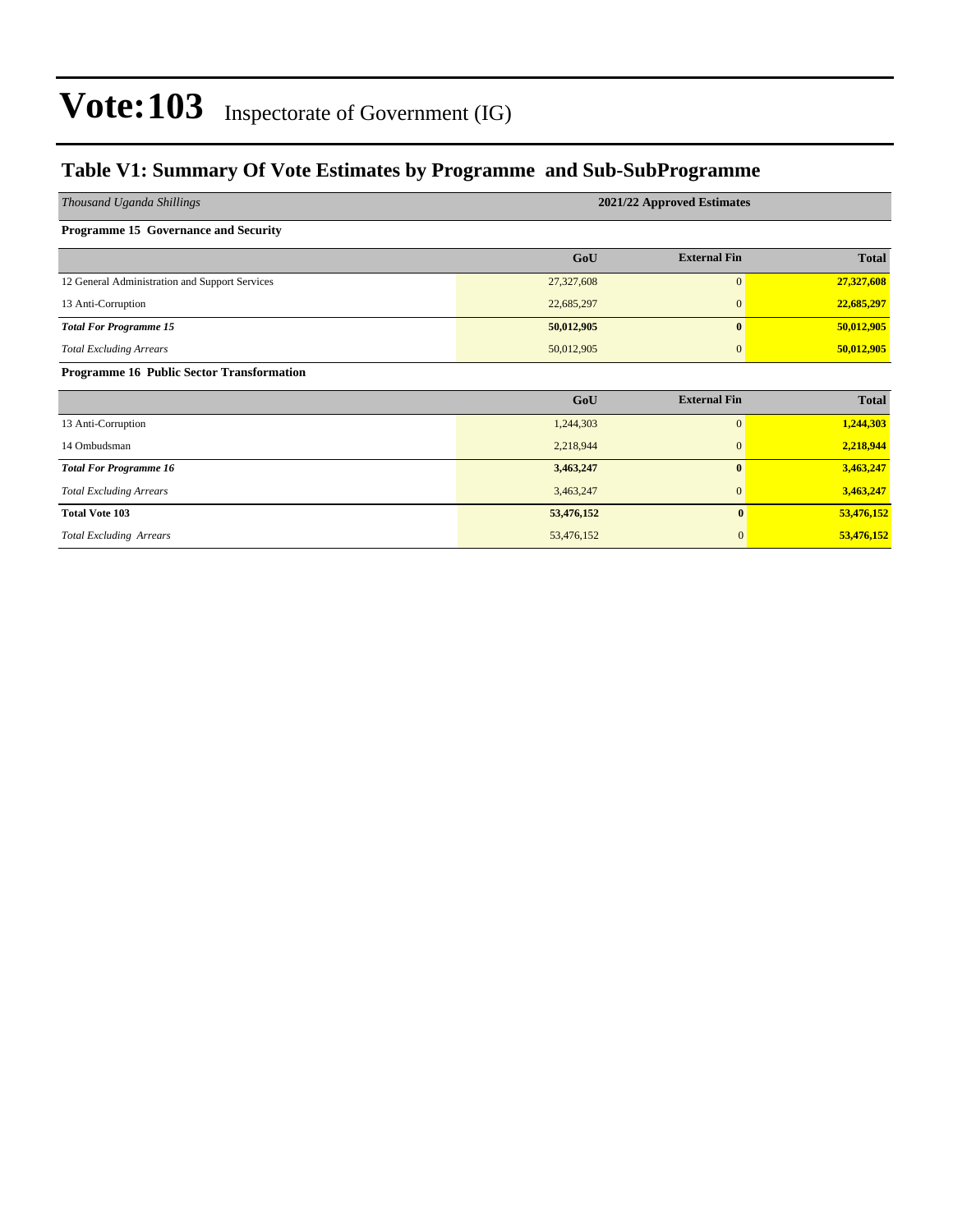### **Table V2: Summary Of Vote Estimates by Sub-SubProgramme,Department and Project**

| Thousand Uganda Shillings                                                 |                  | 2020/21 Approved Budget |                  |              | 2021/22 Approved Estimates |                               |              |  |  |
|---------------------------------------------------------------------------|------------------|-------------------------|------------------|--------------|----------------------------|-------------------------------|--------------|--|--|
| <b>Sub-SubProgramme 12 General Administration and Support Services</b>    |                  |                         |                  |              |                            |                               |              |  |  |
| <b>Recurrent Budget Estimates</b>                                         | Wage             | <b>Non-Wage</b>         | <b>AIA</b>       | <b>Total</b> | <b>Wage</b>                | <b>Non-Wage</b>               | <b>Total</b> |  |  |
| 04 General Administration and Management                                  | 5,505,456        | 8,518,467               | $\boldsymbol{0}$ | 14,023,922   | 5,505,456                  | 8,528,940                     | 14,034,395   |  |  |
| <b>Total Recurrent Budget Estimates for Sub-</b><br><b>SubProgramme</b>   | 5,505,456        | 8,518,467               | $\bf{0}$         | 14,023,922   | 5,505,456                  | 8,528,940                     | 14,034,395   |  |  |
| Development Budget Estimates                                              | <b>GoU Dev't</b> | <b>External Fin</b>     | <b>AIA</b>       | <b>Total</b> |                            | <b>GoU Dev't External Fin</b> | <b>Total</b> |  |  |
| 1496 Construction of the IGG Head Office building Project                 | 12,500,000       | $\boldsymbol{0}$        | $\boldsymbol{0}$ | 12,500,000   | 12,500,000                 | $\mathbf{0}$                  | 12,500,000   |  |  |
| 1684 Retooling of Inspectorate of Government                              | 793,213          | $\mathbf{0}$            | $\boldsymbol{0}$ | 793,213      | 793,213                    | $\mathbf{0}$                  | 793,213      |  |  |
| <b>Total Development Budget Estimates for Sub-</b><br><b>SubProgramme</b> | 13,293,213       | $\bf{0}$                | $\bf{0}$         | 13,293,213   | 13,293,213                 | $\bf{0}$                      | 13,293,213   |  |  |
|                                                                           | GoU              | <b>External Fin</b>     | <b>AIA</b>       | <b>Total</b> | GoU                        | <b>External Fin</b>           | <b>Total</b> |  |  |
| <b>Total For Sub-SubProgramme 12</b>                                      | 27,317,135       | $\bf{0}$                | $\bf{0}$         | 27,317,135   | 27,327,608                 | $\bf{0}$                      | 27,327,608   |  |  |
| <b>Total Excluding Arrears</b>                                            | 27,317,135       | $\boldsymbol{0}$        | $\boldsymbol{0}$ | 27,317,135   | 27,327,608                 | $\mathbf{0}$                  | 27,327,608   |  |  |
| <b>Sub-SubProgramme 13 Anti-Corruption</b>                                |                  |                         |                  |              |                            |                               |              |  |  |
| <b>Recurrent Budget Estimates</b>                                         | <b>Wage</b>      | Non-Wage                | <b>AIA</b>       | <b>Total</b> | <b>Wage</b>                | <b>Non-Wage</b>               | <b>Total</b> |  |  |
| 09 Transparency, Accountability and Anti- Corruption                      | 816,529          | 427,774                 | $\boldsymbol{0}$ | 1,244,303    | 816,529                    | 427,774                       | 1,244,303    |  |  |
| 10 Specialised and Other Investigations                                   | 1,547,189        | 1,372,466               | $\boldsymbol{0}$ | 2,919,655    | 1,547,189                  | 1,372,466                     | 2,919,655    |  |  |
| 11 Decentralised Anti-Corruption Interventions                            | 7,569,124        | 5,405,432               | $\mathbf{0}$     | 12,974,556   | 7,569,124                  | 5,394,959                     | 12,964,084   |  |  |
| 12 Prosecutions and Civil Litigations                                     | 1,787,456        | 969,732                 | $\boldsymbol{0}$ | 2,757,188    | 1,787,456                  | 969,732                       | 2,757,188    |  |  |
| 13 Enforcement of Leadership Code of Conduct                              | 1,438,023        | 784,577                 | $\mathbf{0}$     | 2,222,600    | 1,438,023                  | 784,577                       | 2,222,600    |  |  |
| 14 Education and Prevention of Corruption                                 | 1,183,358        | 638,412                 | $\boldsymbol{0}$ | 1,821,770    | 1,183,358                  | 638,411                       | 1,821,770    |  |  |
| <b>Total Recurrent Budget Estimates for Sub-</b><br><b>SubProgramme</b>   | 14,341,679       | 9,598,394               | $\bf{0}$         | 23,940,073   | 14,341,679                 | 9,587,920                     | 23,929,600   |  |  |
|                                                                           | GoU              | <b>External Fin</b>     | <b>AIA</b>       | <b>Total</b> | GoU                        | <b>External Fin</b>           | <b>Total</b> |  |  |
| <b>Total For Sub-SubProgramme 13</b>                                      | 23,940,073       | $\bf{0}$                | $\bf{0}$         | 23,940,073   | 23,929,600                 | $\bf{0}$                      | 23,929,600   |  |  |
| <b>Total Excluding Arrears</b>                                            | 23,940,073       | $\mathbf{0}$            | $\boldsymbol{0}$ | 23,940,073   | 23,929,600                 | $\boldsymbol{0}$              | 23,929,600   |  |  |
| Sub-SubProgramme 14 Ombudsman                                             |                  |                         |                  |              |                            |                               |              |  |  |
| <b>Recurrent Budget Estimates</b>                                         | <b>Wage</b>      | <b>Non-Wage</b>         | <b>AIA</b>       | <b>Total</b> | <b>Wage</b>                | <b>Non-Wage</b>               | <b>Total</b> |  |  |
| 16 Management and Resolution of Complaints                                | 661,313          | 483,927                 | $\boldsymbol{0}$ | 1,145,240    | 661,313                    | 483,927                       | 1,145,240    |  |  |
| 17 Systemic Interventions                                                 | 661,313          | 412,391                 | $\boldsymbol{0}$ | 1,073,704    | 661,313                    | 412,391                       | 1,073,704    |  |  |
| <b>Total Recurrent Budget Estimates for Sub-</b><br><b>SubProgramme</b>   | 1,322,626        | 896,318                 | $\bf{0}$         | 2,218,944    | 1,322,626                  | 896,318                       | 2,218,944    |  |  |
|                                                                           |                  | <b>GoU</b> External Fin | <b>AIA</b>       | <b>Total</b> | GoU                        | <b>External Fin</b>           | <b>Total</b> |  |  |
| <b>Total For Sub-SubProgramme 14</b>                                      | 2,218,944        | $\bf{0}$                | $\bf{0}$         | 2,218,944    | 2,218,944                  | $\bf{0}$                      | 2,218,944    |  |  |
| <b>Total Excluding Arrears</b>                                            | 2,218,944        | $\boldsymbol{0}$        | 0                | 2,218,944    | 2,218,944                  | $\boldsymbol{0}$              | 2,218,944    |  |  |
| <b>Total Vote 103</b>                                                     | 53,476,152       | $\bf{0}$                | $\bf{0}$         | 53,476,152   | 53,476,152                 | $\bf{0}$                      | 53,476,152   |  |  |
| <b>Total Excluding Arrears</b>                                            | 53,476,152       | $\boldsymbol{0}$        | $\boldsymbol{0}$ | 53,476,152   | 53,476,152                 | $\mathbf{0}$                  | 53,476,152   |  |  |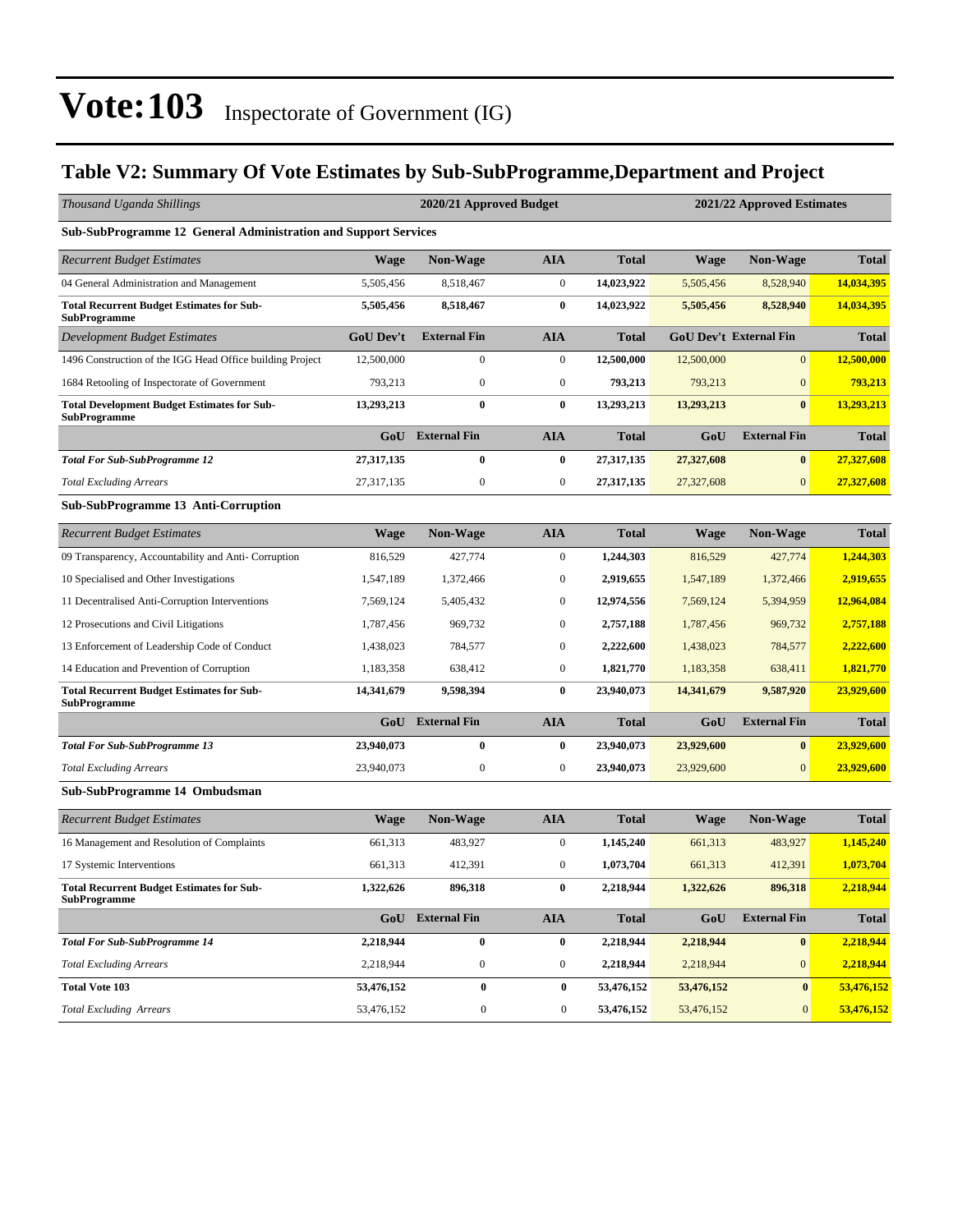### **Table V3: Summary Vote Estimates by Item**

| Thousand Uganda Shillings                                   |            | 2020/21 Approved Budget |            | 2021/22 Approved Estimates |            |                     |              |  |
|-------------------------------------------------------------|------------|-------------------------|------------|----------------------------|------------|---------------------|--------------|--|
|                                                             | GoU        | External Fin            | <b>AIA</b> | <b>Total</b>               | GoU        | <b>External Fin</b> | <b>Total</b> |  |
| <b>Employees, Goods and Services (Outputs Provided)</b>     | 40,382,940 | $\bf{0}$                | $\pmb{0}$  | 40,382,940                 | 40,182,940 | $\bf{0}$            | 40,182,940   |  |
| 211103 Allowances (Inc. Casuals, Temporary)                 | 2,917,933  | 0                       | $\bf{0}$   | 2,917,933                  | 2,917,933  | $\bf{0}$            | 2,917,933    |  |
| 211104 Statutory salaries                                   | 21,169,761 | 0                       | $\bf{0}$   | 21,169,761                 | 21,169,761 | $\bf{0}$            | 21,169,761   |  |
| 212101 Social Security Contributions                        | 2,444,028  | 0                       | $\bf{0}$   | 2,444,028                  | 2,444,028  | $\bf{0}$            | 2,444,028    |  |
| 213001 Medical expenses (To employees)                      | 320,000    | 0                       | $\bf{0}$   | 320,000                    | 425,000    | $\bf{0}$            | 425,000      |  |
| 213002 Incapacity, death benefits and funeral expenses      | 27,000     | $\bf{0}$                | $\bf{0}$   | 27,000                     | 27,000     | $\bf{0}$            | 27,000       |  |
| 213004 Gratuity Expenses                                    | 6,303,095  | 0                       | $\bf{0}$   | 6,303,095                  | 6,303,372  | $\bf{0}$            | 6,303,372    |  |
| 221001 Advertising and Public Relations                     | 45,189     | 0                       | $\bf{0}$   | 45,189                     | 45,189     | $\bf{0}$            | 45,189       |  |
| 221002 Workshops and Seminars                               | 77,160     | 0                       | $\bf{0}$   | 77,160                     | 27,160     | $\bf{0}$            | 27,160       |  |
| 221003 Staff Training                                       | 250,000    | 0                       | $\bf{0}$   | 250,000                    | 30,000     | $\bf{0}$            | 30,000       |  |
| 221004 Recruitment Expenses                                 | 12,500     | $\bf{0}$                | $\bf{0}$   | 12,500                     | 12,500     | $\bf{0}$            | 12,500       |  |
| 221006 Commissions and related charges                      | 286,786    | 0                       | $\bf{0}$   | 286,786                    | 286,786    | $\bf{0}$            | 286,786      |  |
| 221007 Books, Periodicals & Newspapers                      | 78,267     | 0                       | $\bf{0}$   | 78,267                     | 78,267     | $\boldsymbol{0}$    | 78,267       |  |
| 221008 Computer supplies and Information Technology<br>(TT) | 163,730    | 0                       | $\bf{0}$   | 163,730                    | 163,730    | $\bf{0}$            | 163,730      |  |
| 221009 Welfare and Entertainment                            | 143,179    | 0                       | $\bf{0}$   | 143,179                    | 143,179    | $\bf{0}$            | 143,179      |  |
| 221010 Special Meals and Drinks                             | 39,750     | 0                       | $\bf{0}$   | 39,750                     | 39,750     | $\bf{0}$            | 39,750       |  |
| 221011 Printing, Stationery, Photocopying and Binding       | 145,881    | 0                       | $\bf{0}$   | 145,881                    | 145,881    | $\bf{0}$            | 145,881      |  |
| 221012 Small Office Equipment                               | 15,224     | 0                       | $\bf{0}$   | 15,224                     | 15,224     | $\bf{0}$            | 15,224       |  |
| 221017 Subscriptions                                        | 49,275     | 0                       | $\bf{0}$   | 49,275                     | 49,275     | $\bf{0}$            | 49,275       |  |
| 222001 Telecommunications                                   | 263,340    | 0                       | $\bf{0}$   | 263,340                    | 263,340    | $\bf{0}$            | 263,340      |  |
| 222002 Postage and Courier                                  | 13,439     | 0                       | $\bf{0}$   | 13,439                     | 13,439     | $\bf{0}$            | 13,439       |  |
| 222003 Information and communications technology<br>(ICT)   | 188,906    | 0                       | $\bf{0}$   | 188,906                    | 188,906    | $\bf{0}$            | 188,906      |  |
| 223001 Property Expenses                                    | 1,700      | 0                       | $\bf{0}$   | 1,700                      | 1,700      | $\bf{0}$            | 1,700        |  |
| 223003 Rent – (Produced Assets) to private entities         | 2,670,412  | 0                       | $\bf{0}$   | 2,670,412                  | 2,618,729  | $\bf{0}$            | 2,618,729    |  |
| 223004 Guard and Security services                          | 470,000    | 0                       | $\bf{0}$   | 470,000                    | 546,651    | $\bf{0}$            | 546,651      |  |
| 223005 Electricity                                          | 130,000    | $\bf{0}$                | $\bf{0}$   | 130,000                    | 130,000    | $\bf{0}$            | 130,000      |  |
| 223006 Water                                                | 10,682     | 0                       | $\bf{0}$   | 10,682                     | 10,682     | $\bf{0}$            | 10,682       |  |
| 224003 Classified Expenditure                               | 100,277    | 0                       | $\bf{0}$   | 100,277                    | 100,277    | $\bf{0}$            | 100,277      |  |
| 224004 Cleaning and Sanitation                              | 107,400    | 0                       | $\bf{0}$   | 107,400                    | 107,400    | $\bf{0}$            | 107,400      |  |
| 227001 Travel inland                                        | 931,437    | 0                       | $\bf{0}$   | 931,437                    | 936,188    | $\bf{0}$            | 936,188      |  |
| 227002 Travel abroad                                        | 64,719     | $\bf{0}$                | $\bf{0}$   | 64,719                     | $\bf{0}$   | $\bf{0}$            | $\bf{0}$     |  |
| 227004 Fuel, Lubricants and Oils                            | 453,671    | 0                       | $\bf{0}$   | 453,671                    | 453,671    | $\bf{0}$            | 453,671      |  |
| 228001 Maintenance - Civil                                  | 35,640     | 0                       | $\bf{0}$   | 35,640                     | 35,640     | $\bf{0}$            | 35,640       |  |
| 228002 Maintenance - Vehicles                               | 392,922    | 0                       | $\bf{0}$   | 392,922                    | 392,645    | $\bf{0}$            | 392,645      |  |
| 228003 Maintenance - Machinery, Equipment &<br>Furniture    | 48,836     | 0                       | $\bf{0}$   | 48,836                     | 48,836     | $\bf{0}$            | 48,836       |  |
| 282101 Donations                                            | 10,800     | 0                       | $\bf{0}$   | 10,800                     | 10,800     | $\bf{0}$            | 10,800       |  |
| <b>Investment (Capital Purchases)</b>                       | 13,093,213 | 0                       | $\bf{0}$   | 13,093,213                 | 13,293,213 | $\bf{0}$            | 13,293,213   |  |
| 312101 Non-Residential Buildings                            | 12,500,000 | 0                       | $\bf{0}$   | 12,500,000                 | 12,500,000 | $\bf{0}$            | 12,500,000   |  |
| 312201 Transport Equipment                                  | 300,000    | 0                       | $\bf{0}$   | 300,000                    | 400,000    | $\bf{0}$            | 400,000      |  |
| 312203 Furniture & Fixtures                                 | 200,000    | 0                       | $\bf{0}$   | 200,000                    | 100,000    | $\bf{0}$            | 100,000      |  |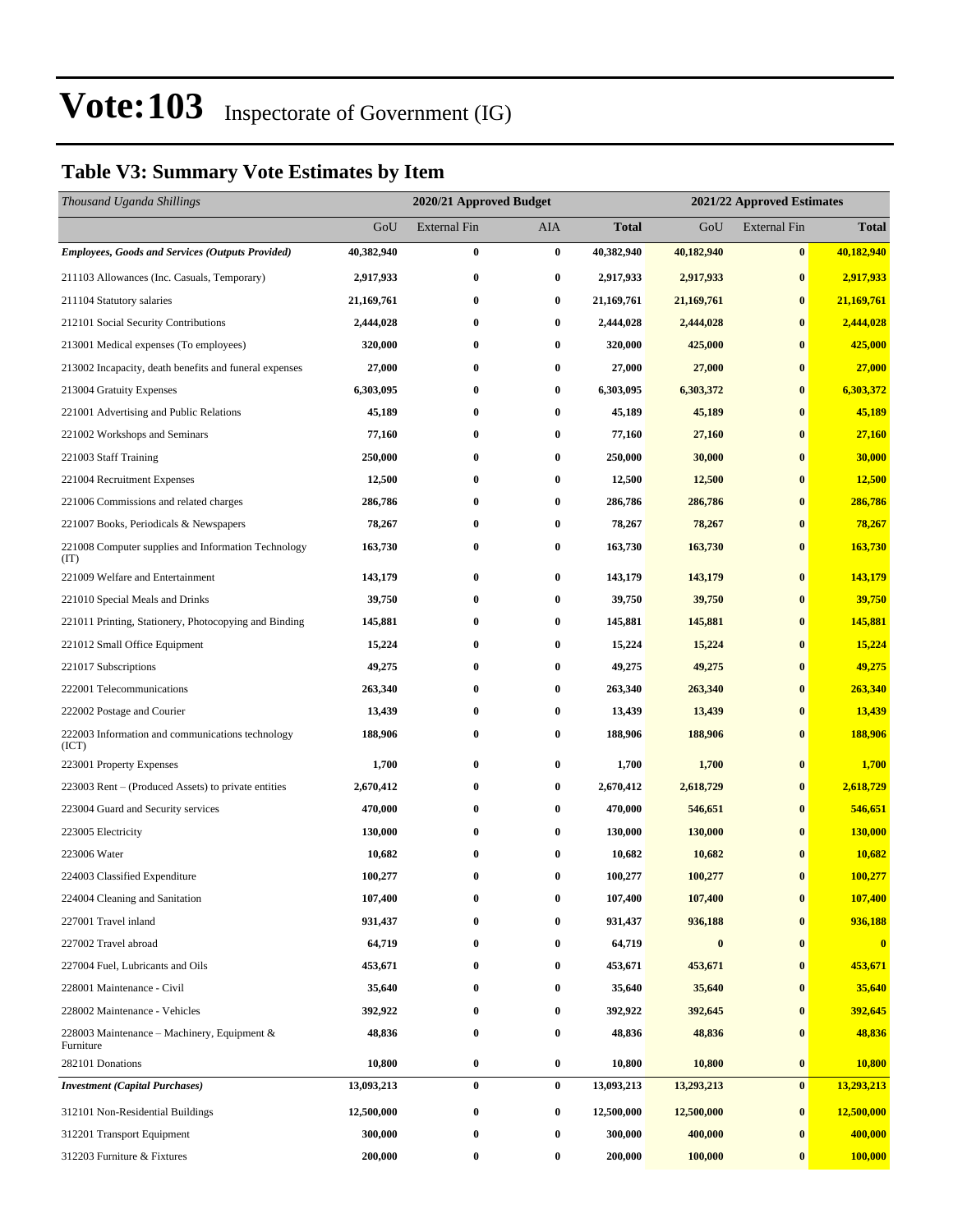| 312213 ICT Equipment           | 93.213     |  | 93.213     | 293,213    | 293,213    |
|--------------------------------|------------|--|------------|------------|------------|
| <b>Grand Total Vote 103</b>    | 53,476,152 |  | 53.476.152 | 53,476,152 | 53,476,152 |
| <b>Total Excluding Arrears</b> | 53,476,152 |  | 53,476,152 | 53,476,152 | 53,476,152 |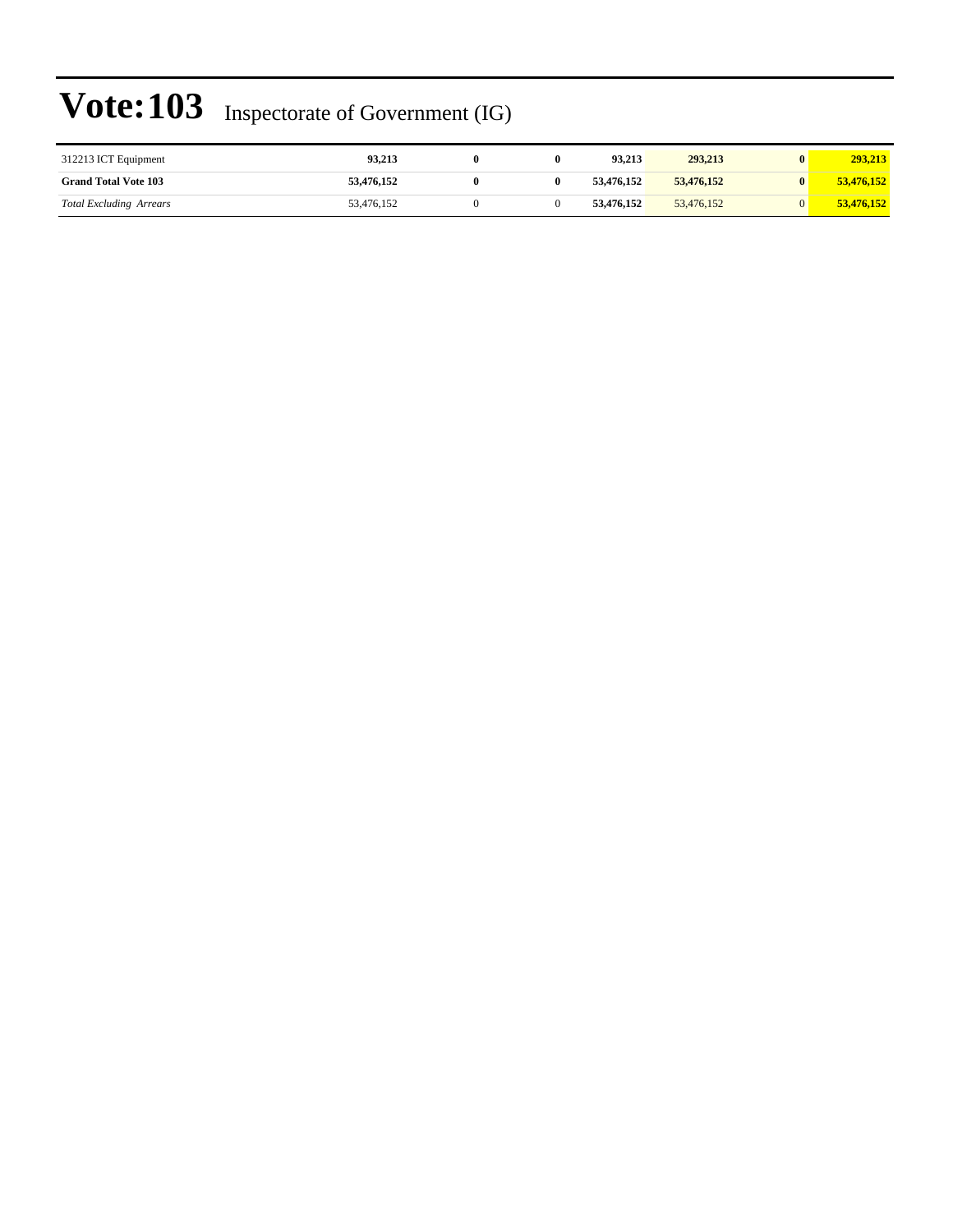### **Table V4: Detailed Estimates by Sub-SubProgramme, Department,Project and Budget Output and Item**

#### *Sub-SubProgrammme 12 General Administration and Support Services*

*Recurrent Budget Estimates*

#### **Department 04 General Administration and Management**

| Thousand Uganda Shillings                                         |                  | 2020/21 Approved Budget |                  |              | 2021/22 Approved Estimates |                  |              |
|-------------------------------------------------------------------|------------------|-------------------------|------------------|--------------|----------------------------|------------------|--------------|
| <b>Outputs Provided</b>                                           | Wage             | Non Wage                | <b>AIA</b>       | <b>Total</b> | Wage                       | Non Wage         | <b>Total</b> |
| <b>Budget Output 141201 Administration &amp; Support services</b> |                  |                         |                  |              |                            |                  |              |
| 211103 Allowances (Inc. Casuals, Temporary)                       | $\boldsymbol{0}$ | 758,844                 | $\mathbf{0}$     | 758,844      | $\mathbf{0}$               | 758,844          | 758,844      |
| 211104 Statutory salaries                                         | 5,505,456        | $\boldsymbol{0}$        | $\boldsymbol{0}$ | 5,505,456    | 5,505,456                  | $\mathbf{0}$     | 5,505,456    |
| 212101 Social Security Contributions                              | $\boldsymbol{0}$ | 635,527                 | $\mathbf{0}$     | 635,527      | $\mathbf{0}$               | 635,804          | 635,804      |
| 213001 Medical expenses (To employees)                            | $\boldsymbol{0}$ | 320,000                 | $\mathbf{0}$     | 320,000      | $\mathbf{0}$               | 425,000          | 425,000      |
| 213002 Incapacity, death benefits and funeral expenses            | $\boldsymbol{0}$ | 27,000                  | $\boldsymbol{0}$ | 27,000       | $\boldsymbol{0}$           | 27,000           | 27,000       |
| 213004 Gratuity Expenses                                          | $\boldsymbol{0}$ | 1,639,197               | $\mathbf{0}$     | 1,639,197    | $\boldsymbol{0}$           | 1,639,197        | 1,639,197    |
| 221001 Advertising and Public Relations                           | $\boldsymbol{0}$ | 45,189                  | $\mathbf{0}$     | 45,189       | $\boldsymbol{0}$           | 45,189           | 45,189       |
| 221002 Workshops and Seminars                                     | $\boldsymbol{0}$ | 77,160                  | $\mathbf{0}$     | 77,160       | $\boldsymbol{0}$           | 27,160           | 27,160       |
| 221003 Staff Training                                             | $\boldsymbol{0}$ | 50,000                  | $\mathbf{0}$     | 50,000       | $\mathbf{0}$               | 30,000           | 30,000       |
| 221004 Recruitment Expenses                                       | $\boldsymbol{0}$ | 12,500                  | $\boldsymbol{0}$ | 12,500       | $\boldsymbol{0}$           | 12,500           | 12,500       |
| 221006 Commissions and related charges                            | $\boldsymbol{0}$ | 286,786                 | $\boldsymbol{0}$ | 286,786      | $\boldsymbol{0}$           | 286,786          | 286,786      |
| 221007 Books, Periodicals & Newspapers                            | $\boldsymbol{0}$ | 78,267                  | $\boldsymbol{0}$ | 78,267       | $\boldsymbol{0}$           | 78,267           | 78,267       |
| 221008 Computer supplies and Information Technology (IT)          | $\boldsymbol{0}$ | 163,730                 | $\boldsymbol{0}$ | 163,730      | $\boldsymbol{0}$           | 163,730          | 163,730      |
| 221009 Welfare and Entertainment                                  | $\boldsymbol{0}$ | 143,179                 | $\mathbf{0}$     | 143,179      | $\mathbf{0}$               | 143,179          | 143,179      |
| 221010 Special Meals and Drinks                                   | $\boldsymbol{0}$ | 39,750                  | $\boldsymbol{0}$ | 39,750       | $\boldsymbol{0}$           | 39,750           | 39,750       |
| 221011 Printing, Stationery, Photocopying and Binding             | $\boldsymbol{0}$ | 145,881                 | $\boldsymbol{0}$ | 145,881      | $\boldsymbol{0}$           | 145,881          | 145,881      |
| 221012 Small Office Equipment                                     | $\boldsymbol{0}$ | 15,224                  | $\mathbf{0}$     | 15,224       | $\boldsymbol{0}$           | 15,224           | 15,224       |
| 221017 Subscriptions                                              | $\boldsymbol{0}$ | 49,275                  | $\boldsymbol{0}$ | 49,275       | $\boldsymbol{0}$           | 49,275           | 49,275       |
| 222001 Telecommunications                                         | $\boldsymbol{0}$ | 263,340                 | $\mathbf{0}$     | 263,340      | $\mathbf{0}$               | 263,340          | 263,340      |
| 222002 Postage and Courier                                        | $\boldsymbol{0}$ | 13,439                  | $\boldsymbol{0}$ | 13,439       | $\boldsymbol{0}$           | 13,439           | 13,439       |
| 222003 Information and communications technology (ICT)            | $\boldsymbol{0}$ | 188,906                 | $\boldsymbol{0}$ | 188,906      | $\boldsymbol{0}$           | 188,906          | 188,906      |
| 223001 Property Expenses                                          | $\boldsymbol{0}$ | 1,700                   | $\boldsymbol{0}$ | 1,700        | $\boldsymbol{0}$           | 1,700            | 1,700        |
| 223003 Rent - (Produced Assets) to private entities               | $\boldsymbol{0}$ | 2,229,744               | $\mathbf{0}$     | 2,229,744    | $\boldsymbol{0}$           | 2,178,061        | 2,178,061    |
| 223004 Guard and Security services                                | $\boldsymbol{0}$ | 470,000                 | $\mathbf{0}$     | 470,000      | $\mathbf{0}$               | 546,651          | 546,651      |
| 223005 Electricity                                                | $\boldsymbol{0}$ | 130,000                 | $\boldsymbol{0}$ | 130,000      | $\boldsymbol{0}$           | 130,000          | 130,000      |
| 223006 Water                                                      | $\boldsymbol{0}$ | 10,682                  | $\boldsymbol{0}$ | 10,682       | $\boldsymbol{0}$           | 10,682           | 10,682       |
| 224004 Cleaning and Sanitation                                    | $\boldsymbol{0}$ | 107,400                 | $\mathbf{0}$     | 107,400      | $\mathbf{0}$               | 107,400          | 107,400      |
| 227001 Travel inland                                              | $\boldsymbol{0}$ | 150,000                 | $\boldsymbol{0}$ | 150,000      | $\boldsymbol{0}$           | 165,224          | 165,224      |
| 227002 Travel abroad                                              | $\boldsymbol{0}$ | 64,719                  | $\boldsymbol{0}$ | 64,719       | $\boldsymbol{0}$           | $\boldsymbol{0}$ | $\bf{0}$     |
| 227004 Fuel, Lubricants and Oils                                  | $\boldsymbol{0}$ | 175,398                 | $\mathbf{0}$     | 175,398      | $\boldsymbol{0}$           | 175,398          | 175,398      |
| 228001 Maintenance - Civil                                        | $\boldsymbol{0}$ | 35,640                  | $\boldsymbol{0}$ | 35,640       | $\boldsymbol{0}$           | 35,640           | 35,640       |
| 228002 Maintenance - Vehicles                                     | $\boldsymbol{0}$ | 130,353                 | $\boldsymbol{0}$ | 130,353      | $\mathbf{0}$               | 130,076          | 130,076      |
| 228003 Maintenance – Machinery, Equipment & Furniture             | $\boldsymbol{0}$ | 48,836                  | $\boldsymbol{0}$ | 48,836       | $\boldsymbol{0}$           | 48,836           | 48,836       |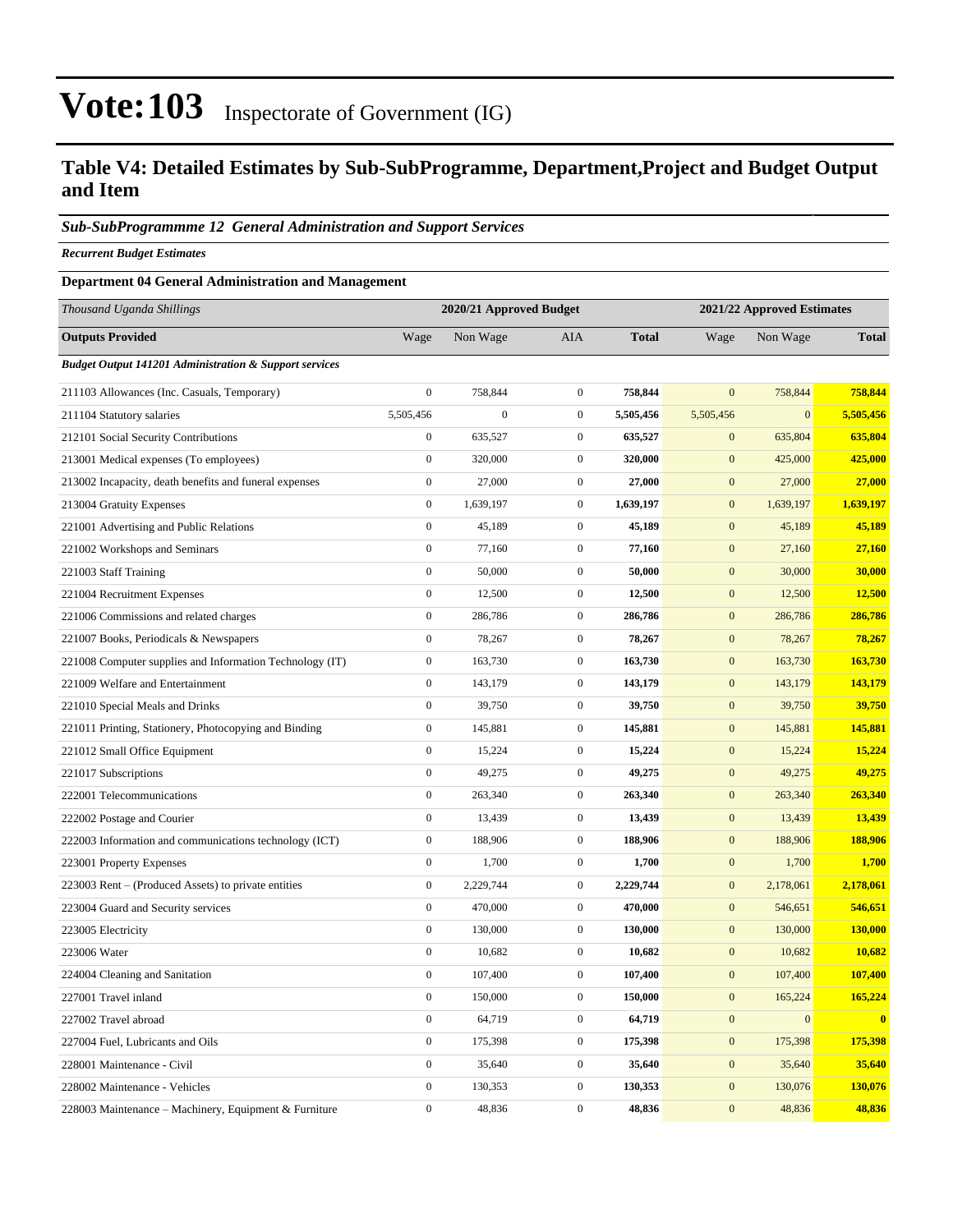| 282101 Donations                      |           | 10,800    | 10,800     | $\overline{0}$ | 10.800    | 10.800     |
|---------------------------------------|-----------|-----------|------------|----------------|-----------|------------|
| <b>Total Cost of Budget Output 01</b> | 5,505,456 | 8,518,467 | 14.023.922 | 5,505,456      | 8,528,940 | 14,034,395 |
| <b>Total Cost Of Outputs Provided</b> | 5,505,456 | 8,518,467 | 14.023.922 | 5.505.456      | 8.528.940 | 14,034,395 |
| <b>Total Cost for Department 04</b>   | 5,505,456 | 8,518,467 | 14.023.922 | 5,505,456      | 8,528,940 | 14,034,395 |
| <b>Total Excluding Arrears</b>        | 5,505,456 | 8.518.467 | 14.023.922 | 5,505,456      | 8,528,940 | 14,034,395 |
| $P \cup I$ $\cup P \cup P$            |           |           |            |                |           |            |

*Development Budget Estimates*

**Project 1496 Construction of the IGG Head Office building Project**

| Thousand Uganda Shillings                                                          |                                                             | 2020/21 Approved Budget | 2021/22 Draft Estimates |                               |            |                       |            |
|------------------------------------------------------------------------------------|-------------------------------------------------------------|-------------------------|-------------------------|-------------------------------|------------|-----------------------|------------|
| <b>Capital Purchases</b>                                                           | <b>GoU Dev't External Fin</b><br><b>AIA</b><br><b>Total</b> |                         |                         | <b>GoU</b> Dev't External Fin |            | <b>Total</b>          |            |
| <b>Budget Output 141272 Government Buildings and Administrative Infrastructure</b> |                                                             |                         |                         |                               |            |                       |            |
| 312101 Non-Residential Buildings                                                   | 12,500,000                                                  | $\mathbf{0}$            | $\mathbf{0}$            | 12,500,000                    | 12,500,000 | $\overline{0}$        | 12,500,000 |
| <b>Total Cost Of Budget Output 141272</b>                                          | 12,500,000                                                  | 0                       | 0                       | 12,500,000                    | 12,500,000 | $\boldsymbol{\theta}$ | 12,500,000 |
| <b>Total Cost for Capital Purchases</b>                                            | 12,500,000                                                  | $\mathbf{0}$            | $\mathbf{0}$            | 12,500,000                    | 12,500,000 | $\overline{0}$        | 12,500,000 |
| <b>Total Cost for Project: 1496</b>                                                | 12,500,000                                                  | $\Omega$                | $\Omega$                | 12,500,000                    | 12,500,000 | $\overline{0}$        | 12,500,000 |
| <b>Total Excluding Arrears</b>                                                     | 12,500,000                                                  | $\mathbf{0}$            | $\mathbf{0}$            | 12,500,000                    | 12,500,000 | $\overline{0}$        | 12,500,000 |

#### **Project 1684 Retooling of Inspectorate of Government**

| Thousand Uganda Shillings                                                            |                               | 2020/21 Approved Budget |                  | 2021/22 Draft Estimates |                       |                               |                         |
|--------------------------------------------------------------------------------------|-------------------------------|-------------------------|------------------|-------------------------|-----------------------|-------------------------------|-------------------------|
| <b>Outputs Provided</b>                                                              | <b>GoU Dev't External Fin</b> |                         | <b>AIA</b>       | <b>Total</b>            |                       | GoU Dev't External Fin        | <b>Total</b>            |
| <b>Budget Output 141219 Human Resource Management Services</b>                       |                               |                         |                  |                         |                       |                               |                         |
| 221003 Staff Training                                                                | 200,000                       | $\overline{0}$          | $\mathbf{0}$     | 200,000                 | $\boldsymbol{0}$      | $\mathbf{0}$                  | $\bf{0}$                |
| <b>Total Cost Of Budget Output 141219</b>                                            | 200,000                       | 0                       | 0                | 200,000                 | $\boldsymbol{\theta}$ | $\boldsymbol{\theta}$         | $\boldsymbol{\theta}$   |
| <b>Total Cost for Outputs Provided</b>                                               | 200,000                       | $\overline{0}$          | $\overline{0}$   | 200,000                 | $\mathbf{0}$          | $\overline{0}$                | $\overline{\mathbf{0}}$ |
| <b>Capital Purchases</b>                                                             | <b>GoU Dev't External Fin</b> |                         | <b>AIA</b>       | <b>Total</b>            |                       | <b>GoU Dev't External Fin</b> | <b>Total</b>            |
| <b>Budget Output 141275 Purchase of Motor Vehicles and Other Transport Equipment</b> |                               |                         |                  |                         |                       |                               |                         |
| 312201 Transport Equipment                                                           | 300,000                       | $\mathbf{0}$            | $\boldsymbol{0}$ | 300,000                 | 400,000               | $\mathbf{0}$                  | 400,000                 |
| <b>Total Cost Of Budget Output 141275</b>                                            | 300,000                       | 0                       | 0                | 300,000                 | 400,000               | $\boldsymbol{\theta}$         | 400,000                 |
| Budget Output 141276 Purchase of Office and ICT Equipment, including Software        |                               |                         |                  |                         |                       |                               |                         |
| 312213 ICT Equipment                                                                 | 93,213                        | $\boldsymbol{0}$        | $\overline{0}$   | 93,213                  | 293,213               | $\mathbf{0}$                  | 293,213                 |
| <b>Total Cost Of Budget Output 141276</b>                                            | 93,213                        | 0                       | 0                | 93,213                  | 293,213               | $\boldsymbol{\theta}$         | 293,213                 |
| Budget Output 141278 Purchase of Office and Residential Furniture and Fittings       |                               |                         |                  |                         |                       |                               |                         |
| 312203 Furniture & Fixtures                                                          | 200,000                       | $\boldsymbol{0}$        | $\boldsymbol{0}$ | 200,000                 | 100,000               | $\mathbf{0}$                  | 100,000                 |
| <b>Total Cost Of Budget Output 141278</b>                                            | 200,000                       | 0                       | 0                | 200,000                 | 100,000               | $\boldsymbol{\theta}$         | 100,000                 |
| <b>Total Cost for Capital Purchases</b>                                              | 593,213                       | $\boldsymbol{0}$        | $\boldsymbol{0}$ | 593,213                 | 793,213               | $\overline{0}$                | 793,213                 |
| <b>Total Cost for Project: 1684</b>                                                  | 793,213                       | $\overline{0}$          | $\overline{0}$   | 793,213                 | 793,213               | $\overline{0}$                | 793,213                 |
| <b>Total Excluding Arrears</b>                                                       | 793,213                       | $\boldsymbol{0}$        | $\overline{0}$   | 793,213                 | 793,213               | $\overline{0}$                | 793,213                 |
|                                                                                      | GoU                           | <b>External Fin</b>     | <b>AIA</b>       | <b>Total</b>            | GoU                   | <b>External Fin</b>           | <b>Total</b>            |
| <b>Total Cost for Sub-SubProgramme 12</b>                                            | 27,317,135                    | $\bf{0}$                | $\bf{0}$         | 27,317,135              | 27,327,608            | $\bf{0}$                      | 27,327,608              |
| <b>Total Excluding Arrears</b>                                                       | 27,317,135                    | $\boldsymbol{0}$        | $\boldsymbol{0}$ | 27,317,135              | 27,327,608            | $\mathbf{0}$                  | 27,327,608              |
| Sub-SubProgrammme 13 Anti-Corruption                                                 |                               |                         |                  |                         |                       |                               |                         |
| $\mathbf{r}$                                                                         |                               |                         |                  |                         |                       |                               |                         |

*Recurrent Budget Estimates*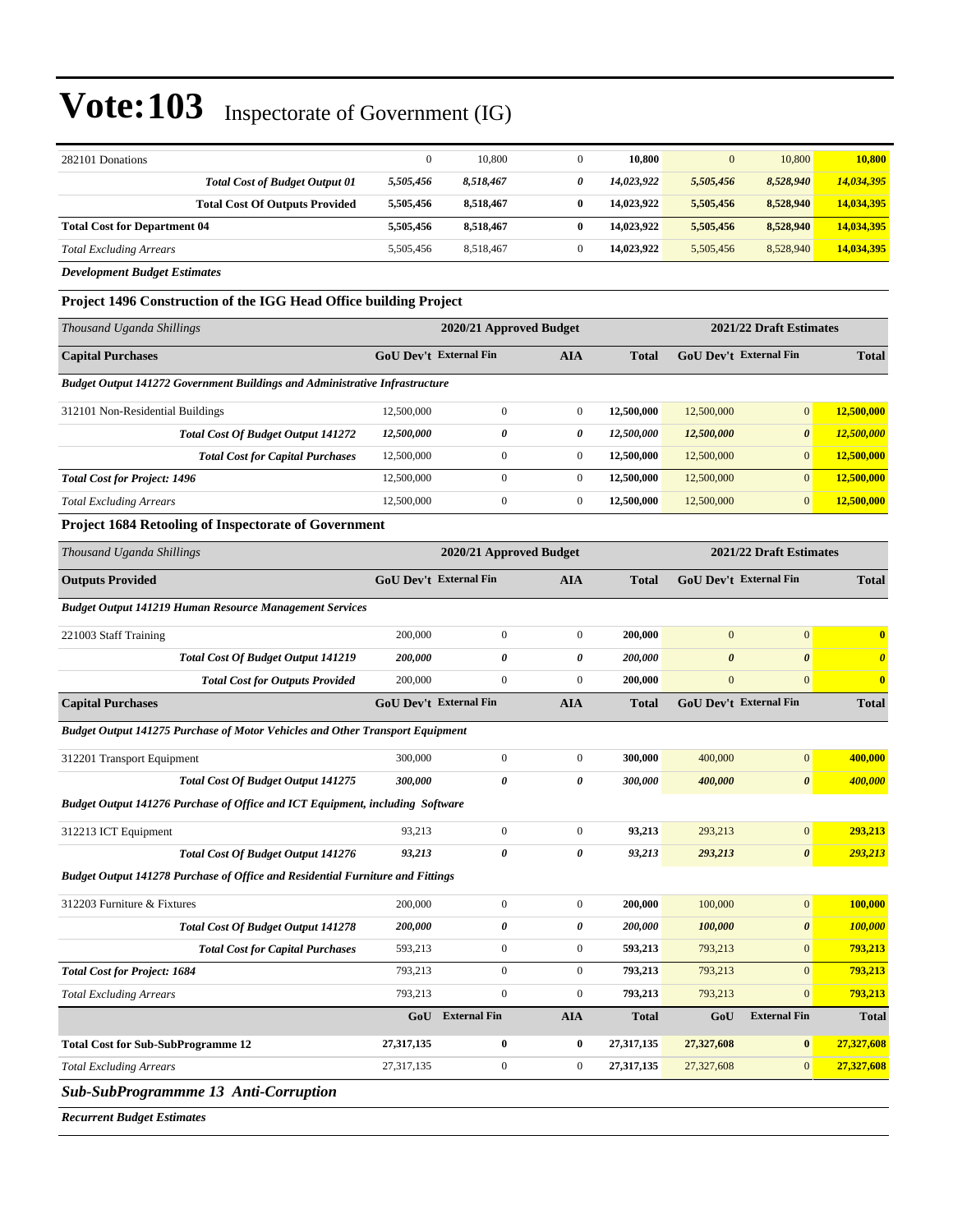#### **Department 09 Transparency, Accountability and Anti- Corruption**

| Thousand Uganda Shillings                                                    | 2020/21 Approved Budget                               |              |                  |              | 2021/22 Approved Estimates |              |              |  |
|------------------------------------------------------------------------------|-------------------------------------------------------|--------------|------------------|--------------|----------------------------|--------------|--------------|--|
| <b>Outputs Provided</b>                                                      | Wage                                                  | Non Wage     | AIA              | <b>Total</b> | Wage                       | Non Wage     | <b>Total</b> |  |
| Budget Output 141306 Transparency, Accountability and Anti-Corruption (TAAC) |                                                       |              |                  |              |                            |              |              |  |
| 211103 Allowances (Inc. Casuals, Temporary)                                  | $\mathbf{0}$                                          | 100,898      | $\mathbf{0}$     | 100,898      | $\overline{0}$             | 100,898      | 100,898      |  |
| 211104 Statutory salaries                                                    | 816,529                                               | $\mathbf{0}$ | $\boldsymbol{0}$ | 816,529      | 816,529                    | $\mathbf{0}$ | 816,529      |  |
| 212101 Social Security Contributions                                         | $\boldsymbol{0}$                                      | 83,762       | $\mathbf{0}$     | 83,762       | $\mathbf{0}$               | 83,762       | 83,762       |  |
| 213004 Gratuity Expenses                                                     | $\boldsymbol{0}$                                      | 243,114      | $\mathbf{0}$     | 243,114      | $\overline{0}$             | 243,114      | 243,114      |  |
| <b>Total Cost of Budget Output 06</b>                                        | 816,529                                               | 427,774      | 0                | 1,244,303    | 816,529                    | 427,774      | 1,244,303    |  |
| <b>Total Cost Of Outputs Provided</b>                                        | 816,529                                               | 427,774      | $\bf{0}$         | 1,244,303    | 816,529                    | 427,774      | 1,244,303    |  |
| <b>Total Cost for Department 09</b>                                          | 816,529                                               | 427,774      | $\bf{0}$         | 1,244,303    | 816,529                    | 427,774      | 1,244,303    |  |
| <b>Total Excluding Arrears</b>                                               | 816,529                                               | 427,774      | $\boldsymbol{0}$ | 1,244,303    | 816,529                    | 427,774      | 1,244,303    |  |
| Department 10 Specialised and Other Investigations                           |                                                       |              |                  |              |                            |              |              |  |
| Thousand Uganda Shillings                                                    | 2020/21 Approved Budget<br>2021/22 Approved Estimates |              |                  |              |                            |              |              |  |
| <b>Outputs Provided</b>                                                      | Wage                                                  | Non Wage     | AIA              | <b>Total</b> | Wage                       | Non Wage     | <b>Total</b> |  |
| <b>Budget Output 141301 Special Investigations</b>                           |                                                       |              |                  |              |                            |              |              |  |
| 211103 Allowances (Inc. Casuals, Temporary)                                  | $\mathbf{0}$                                          | 210,421      | $\mathbf{0}$     | 210,421      | $\mathbf{0}$               | 210,421      | 210,421      |  |
| 211104 Statutory salaries                                                    | 1,547,189                                             | $\mathbf{0}$ | $\mathbf{0}$     | 1,547,189    | 1,547,189                  | $\mathbf{0}$ | 1,547,189    |  |
| 212101 Social Security Contributions                                         | $\boldsymbol{0}$                                      | 179,802      | $\mathbf{0}$     | 179,802      | $\mathbf{0}$               | 179,802      | 179,802      |  |
| 213004 Gratuity Expenses                                                     | $\boldsymbol{0}$                                      | 460,661      | $\mathbf{0}$     | 460,661      | $\mathbf{0}$               | 460,661      | 460,661      |  |
| 224003 Classified Expenditure                                                | $\boldsymbol{0}$                                      | 100,277      | $\mathbf{0}$     | 100,277      | $\mathbf{0}$               | 100,277      | 100,277      |  |
| 227004 Fuel, Lubricants and Oils                                             | $\boldsymbol{0}$                                      | 190,604      | $\boldsymbol{0}$ | 190,604      | $\mathbf{0}$               | 190,604      | 190,604      |  |
| 228002 Maintenance - Vehicles                                                | $\mathbf{0}$                                          | 230,701      | $\mathbf{0}$     | 230,701      | $\mathbf{0}$               | 230,701      | 230,701      |  |
| <b>Total Cost of Budget Output 01</b>                                        | 1,547,189                                             | 1,372,466    | 0                | 2,919,655    | 1,547,189                  | 1,372,466    | 2,919,655    |  |
| <b>Total Cost Of Outputs Provided</b>                                        | 1,547,189                                             | 1,372,466    | $\bf{0}$         | 2,919,655    | 1,547,189                  | 1,372,466    | 2,919,655    |  |
| <b>Total Cost for Department 10</b>                                          | 1,547,189                                             | 1,372,466    | $\bf{0}$         | 2,919,655    | 1,547,189                  | 1,372,466    | 2,919,655    |  |
| <b>Total Excluding Arrears</b>                                               | 1,547,189                                             | 1,372,466    | $\mathbf{0}$     | 2,919,655    | 1,547,189                  | 1,372,466    | 2,919,655    |  |
| <b>Department 11 Decentralised Anti-Corruption Interventions</b>             |                                                       |              |                  |              |                            |              |              |  |
| Thousand Uganda Shillings                                                    | 2020/21 Approved Budget<br>2021/22 Approved Estimates |              |                  |              |                            |              |              |  |

| Thousana Oganaa Shuungs                                                |                | <i>Evener Approved Budget</i> |                |              | $2021/22$ Approved Estimates |              |              |
|------------------------------------------------------------------------|----------------|-------------------------------|----------------|--------------|------------------------------|--------------|--------------|
| <b>Outputs Provided</b>                                                | Wage           | Non Wage                      | <b>AIA</b>     | <b>Total</b> | Wage                         | Non Wage     | <b>Total</b> |
| <b>Budget Output 141304 Decentralised Anti - corruption programmes</b> |                |                               |                |              |                              |              |              |
| 211103 Allowances (Inc. Casuals, Temporary)                            | $\mathbf{0}$   | 1,098,071                     | $\overline{0}$ | 1,098,071    | $\mathbf{0}$                 | 1,098,071    | 1,098,071    |
| 211104 Statutory salaries                                              | 7,569,124      | $\mathbf{0}$                  | 0              | 7,569,124    | 7,569,124                    | $\mathbf{0}$ | 7,569,124    |
| 212101 Social Security Contributions                                   | $\overline{0}$ | 879,622                       | $\overline{0}$ | 879,622      | $\mathbf{0}$                 | 879,622      | 879,622      |
| 213004 Gratuity Expenses                                               | $\mathbf{0}$   | 2,253,635                     | $\overline{0}$ | 2,253,635    | $\boldsymbol{0}$             | 2,253,635    | 2,253,635    |
| 223003 Rent – (Produced Assets) to private entities                    | $\overline{0}$ | 440,668                       | $\overline{0}$ | 440,668      | $\boldsymbol{0}$             | 440,668      | 440,668      |
| 227001 Travel inland                                                   | $\overline{0}$ | 733,437                       | $\overline{0}$ | 733,437      | $\mathbf{0}$                 | 722,964      | 722,964      |
| <b>Total Cost of Budget Output 04</b>                                  | 7,569,124      | 5,405,432                     | 0              | 12,974,556   | 7,569,124                    | 5,394,959    | 12,964,084   |
| <b>Total Cost Of Outputs Provided</b>                                  | 7,569,124      | 5,405,432                     | $\bf{0}$       | 12,974,556   | 7,569,124                    | 5,394,959    | 12,964,084   |
| <b>Total Cost for Department 11</b>                                    | 7,569,124      | 5,405,432                     | $\bf{0}$       | 12,974,556   | 7,569,124                    | 5,394,959    | 12,964,084   |
| <b>Total Excluding Arrears</b>                                         | 7,569,124      | 5,405,432                     | $\overline{0}$ | 12,974,556   | 7,569,124                    | 5,394,959    | 12,964,084   |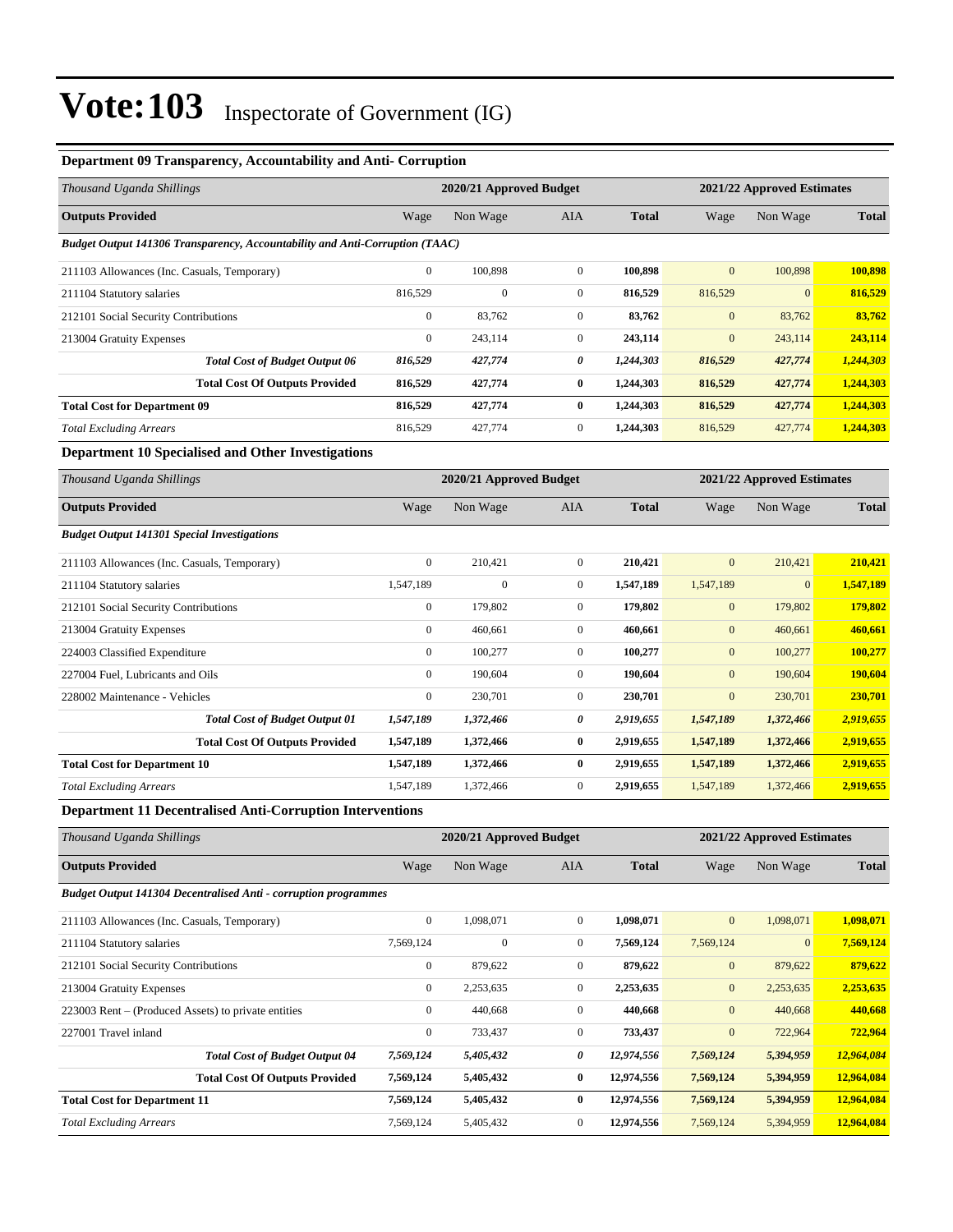#### **Department 12 Prosecutions and Civil Litigations**

| Thousand Uganda Shillings                                       |                                                       | 2020/21 Approved Budget |                |              |              | 2021/22 Approved Estimates |              |  |  |
|-----------------------------------------------------------------|-------------------------------------------------------|-------------------------|----------------|--------------|--------------|----------------------------|--------------|--|--|
| <b>Outputs Provided</b>                                         | Wage                                                  | Non Wage                | <b>AIA</b>     | <b>Total</b> | Wage         | Non Wage                   | <b>Total</b> |  |  |
| <b>Budget Output 141302 Prosecutions &amp; Civil Litigation</b> |                                                       |                         |                |              |              |                            |              |  |  |
| 211103 Allowances (Inc. Casuals, Temporary)                     | $\mathbf{0}$                                          | 229,810                 | $\overline{0}$ | 229,810      | $\mathbf{0}$ | 229,810                    | 229,810      |  |  |
| 211104 Statutory salaries                                       | 1,787,456                                             | $\mathbf{0}$            | $\overline{0}$ | 1,787,456    | 1,787,456    | $\mathbf{0}$               | 1,787,456    |  |  |
| 212101 Social Security Contributions                            | $\mathbf{0}$                                          | 207,724                 | $\overline{0}$ | 207,724      | $\mathbf{0}$ | 207,724                    | 207,724      |  |  |
| 213004 Gratuity Expenses                                        | $\boldsymbol{0}$                                      | 532,198                 | $\overline{0}$ | 532,198      | $\mathbf{0}$ | 532,198                    | 532,198      |  |  |
| <b>Total Cost of Budget Output 02</b>                           | 1,787,456                                             | 969,732                 | 0              | 2,757,188    | 1,787,456    | 969,732                    | 2,757,188    |  |  |
| <b>Total Cost Of Outputs Provided</b>                           | 1,787,456                                             | 969,732                 | $\bf{0}$       | 2,757,188    | 1,787,456    | 969,732                    | 2,757,188    |  |  |
| <b>Total Cost for Department 12</b>                             | 1,787,456                                             | 969,732                 | $\bf{0}$       | 2,757,188    | 1,787,456    | 969,732                    | 2,757,188    |  |  |
| <b>Total Excluding Arrears</b>                                  | 1,787,456                                             | 969,732                 | $\overline{0}$ | 2,757,188    | 1,787,456    | 969,732                    | 2,757,188    |  |  |
| Department 13 Enforcement of Leadership Code of Conduct         |                                                       |                         |                |              |              |                            |              |  |  |
| Thousand Uganda Shillings                                       | 2020/21 Approved Budget<br>2021/22 Approved Estimates |                         |                |              |              |                            |              |  |  |
| <b>Outputs Provided</b>                                         | Wage                                                  | Non Wage                | <b>AIA</b>     | <b>Total</b> | Wage         | Non Wage                   | <b>Total</b> |  |  |

#### *Budget Output 141305 Verification of Leaders' Declarations*

|                                             | $D$ and $D$ are $D$ and $D$ and $D$ and $D$ are $D$ are $D$ are $D$ and $D$ are $D$ and $D$ are $D$ and $D$ and $D$ are $D$ and $D$ and $D$ and $D$ and $D$ and $D$ and $D$ and $D$ and $D$ and $D$ and $D$ and $D$ and $D$ a |              |              |              |           |              |                 |           |
|---------------------------------------------|-------------------------------------------------------------------------------------------------------------------------------------------------------------------------------------------------------------------------------|--------------|--------------|--------------|-----------|--------------|-----------------|-----------|
| 211103 Allowances (Inc. Casuals, Temporary) |                                                                                                                                                                                                                               | $\mathbf{0}$ | 189,305      | $\mathbf{0}$ | 189.305   | $\mathbf{0}$ | 189,305         | 189.305   |
| 211104 Statutory salaries                   |                                                                                                                                                                                                                               | 1,438,023    | $\mathbf{0}$ | $\mathbf{0}$ | 1,438,023 | 1,438,023    | $\vert 0 \vert$ | 1,438,023 |
| 212101 Social Security Contributions        |                                                                                                                                                                                                                               | $\mathbf{0}$ | 167,115      | $\mathbf{0}$ | 167,115   | $\mathbf{0}$ | 167,115         | 167,115   |
| 213004 Gratuity Expenses                    |                                                                                                                                                                                                                               | $\mathbf{0}$ | 428,158      | $\mathbf{0}$ | 428,158   | $\mathbf{0}$ | 428,158         | 428,158   |
|                                             | <b>Total Cost of Budget Output 05</b>                                                                                                                                                                                         | 1,438,023    | 784,577      | 0            | 2.222.600 | 1,438,023    | 784,577         | 2,222,600 |
|                                             | <b>Total Cost Of Outputs Provided</b>                                                                                                                                                                                         | 1,438,023    | 784,577      | $\bf{0}$     | 2,222,600 | 1,438,023    | 784,577         | 2,222,600 |
| <b>Total Cost for Department 13</b>         |                                                                                                                                                                                                                               | 1,438,023    | 784,577      | $\bf{0}$     | 2,222,600 | 1,438,023    | 784,577         | 2,222,600 |
| <b>Total Excluding Arrears</b>              |                                                                                                                                                                                                                               | 1,438,023    | 784,577      | $\mathbf{0}$ | 2,222,600 | 1,438,023    | 784,577         | 2,222,600 |

#### **Department 14 Education and Prevention of Corruption**

| Thousand Uganda Shillings                                  | 2020/21 Approved Budget |              |                |              | 2021/22 Approved Estimates |                |              |  |
|------------------------------------------------------------|-------------------------|--------------|----------------|--------------|----------------------------|----------------|--------------|--|
| <b>Outputs Provided</b>                                    | Wage                    | Non Wage     | <b>AIA</b>     | <b>Total</b> | Wage                       | Non Wage       | <b>Total</b> |  |
| <b>Budget Output 141303 Education and Public Awareness</b> |                         |              |                |              |                            |                |              |  |
| 211103 Allowances (Inc. Casuals, Temporary)                | $\boldsymbol{0}$        | 148,280      | $\overline{0}$ | 148,280      | $\mathbf{0}$               | 148,280        | 148,280      |  |
| 211104 Statutory salaries                                  | 1,183,358               | $\mathbf{0}$ | $\overline{0}$ | 1,183,358    | 1,183,358                  | $\overline{0}$ | 1,183,358    |  |
| 212101 Social Security Contributions                       | $\mathbf{0}$            | 137,798      | $\overline{0}$ | 137,798      | $\mathbf{0}$               | 137,520        | 137,520      |  |
| 213004 Gratuity Expenses                                   | $\mathbf{0}$            | 352,334      | $\overline{0}$ | 352,334      | $\mathbf{0}$               | 352,611        | 352,611      |  |
| <b>Total Cost of Budget Output 03</b>                      | 1,183,358               | 638,412      | 0              | 1,821,770    | 1,183,358                  | 638,411        | 1,821,770    |  |
| <b>Total Cost Of Outputs Provided</b>                      | 1,183,358               | 638,412      | $\bf{0}$       | 1,821,770    | 1,183,358                  | 638,411        | 1,821,770    |  |
| <b>Total Cost for Department 14</b>                        | 1,183,358               | 638,412      | $\bf{0}$       | 1,821,770    | 1,183,358                  | 638,411        | 1,821,770    |  |
| <b>Total Excluding Arrears</b>                             | 1,183,358               | 638,412      | $\overline{0}$ | 1,821,770    | 1,183,358                  | 638,411        | 1,821,770    |  |

|                                           | GoU        | <b>External Fin</b> | AIA | <b>Total</b> | GoU        | <b>External Fin</b> | <b>Total</b> |
|-------------------------------------------|------------|---------------------|-----|--------------|------------|---------------------|--------------|
| <b>Total Cost for Sub-SubProgramme 13</b> | 23,940,073 |                     | 0   | 23,940,073   | 23,929,600 | $\mathbf{0}$        | 23,929,600   |
| <b>Total Excluding Arrears</b>            | 23,940,073 |                     |     | 23,940,073   | 23,929,600 | $\Omega$            | 23,929,600   |

#### *Sub-SubProgrammme 14 Ombudsman*

*Recurrent Budget Estimates*